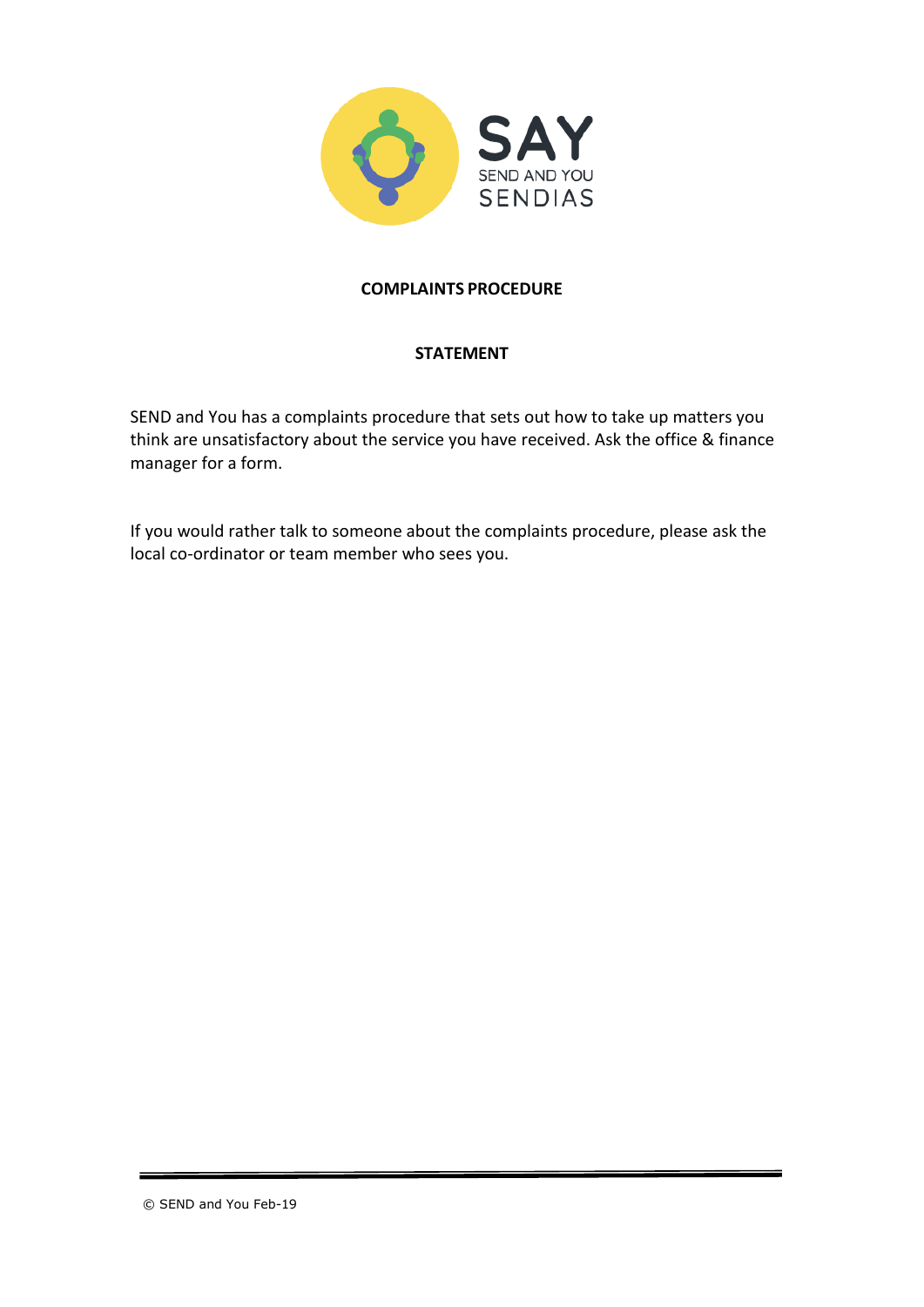## **COMPLAINTS PROCEDURE**

# **1. STATEMENT**

SEND and You has a Complaints Procedure that sets out how to take up matters you think are unsatisfactory about the service you have received. Ask the Office and Finance Manager for a leaflet. If you would rather talk to someone about the Complaints Procedure please ask the Local Co-ordinator or Team Member who sees you.

# **2. INTRODUCTION**

This policy sets out the procedures we will follow when we receive a complaint from service users, an organisation or member of the public. It does not address complaints made by staff or volunteers (dealt with Grievance and Disciplinary procedures) nor job applicants (Recruitment procedure).

# **3. THE PROCEDURE**

When someone wishes to register a complaint, the following procedure should be adopted. Where the complaint is against the Head of Service, the same procedure will be followed, but with the Chair of the Board of Trustees substituting for the Head of Service's role at all stages.

## **Stage One:**

The complaint can be received either via completion of a complaints form, verbally, or in writing. If a verbal complaint is received, the complainant will be asked to put the matter in writing, being helped to complete a complaint form if necessary.

The complainant will be invited to speak to the Head of Service to discuss the complaint with them. This can be done in person or by 'phone, whichever is appropriate.

The Head of Service will endeavour to resolve the matter and will keep a record of the discussion. If the complaint involves a member of staff, or a volunteer, they should be asked for their account.

If the complainant remains dissatisfied, or where it is not possible to use Stage 1 above (for example if it is not convenient for them to 'phone or visit the office) then refer to Stage 2 below.

Stage 1 will be completed within 10 working days of receiving the complaint and the complainant will be sent a letter confirming any resolution agreed or indicating that the complaint will be passed to a nominated member of the Board of Trustees if the matter remains unresolved.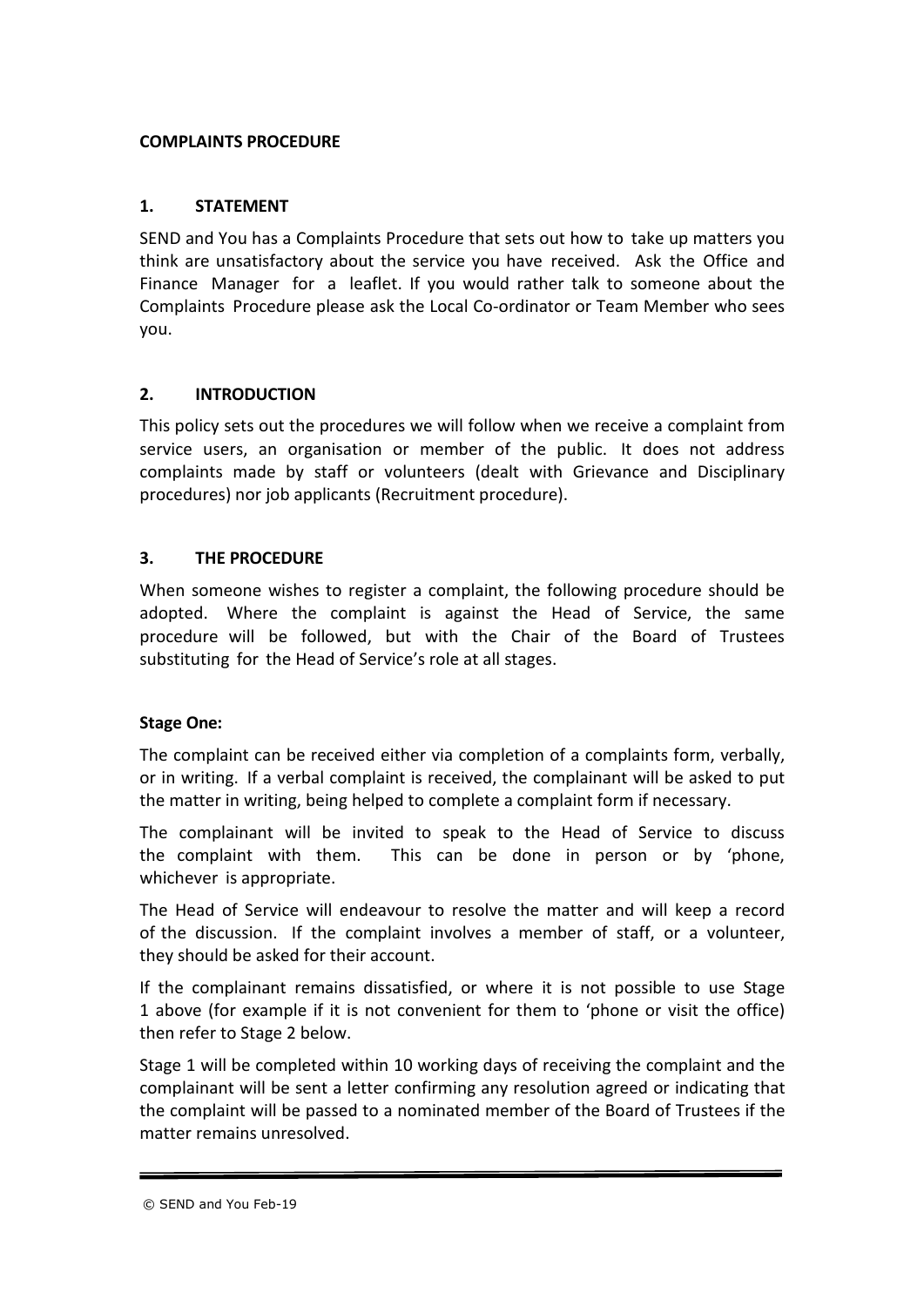#### **Stage Two:**

The Board member will then investigate the complaint and attempt to resolve it. The Chair should be informed that there is a complaint, but no detail should be given to him/her or to other Board members who may be involved in a Panel at a later stage.

If the complaint involves a member(s) of staff the Board member should offer the opportunity for the member of staff to put forward their account.

The Board member will ensure that all complainants receive a response in writing within 15 working days of the letter/complaint notes being received. This letter will summarise what investigations have been carried out and what action, if any, is proposed to resolve the matter. A copy of this letter should be attached to the complaints form.

If a response by letter is unsuitable, the complainant will be offered an interview with the Board member to provide the response verbally. This meeting should be held within 15 working days as before. A written record of this interview will be kept and signed by the complainant.

If the complainant is not satisfied at this stage they should ask for the matter to be dealt with under Stage 3 of the Complaints Procedure.

## **Stage Three:**

Where the matter is not resolved by Stage 2, the Board member should immediately refer the complaint to a Panel of Board members, sending copies of all written correspondence to them.

The Panel will be comprised of the Chair of the Board and two other Board members. In the absence of the Chair, the Vice Chair will become the convenor.

The complainant will be informed immediately by the original Board member, or Chair, that this is being done and that the Panel will also be contacting the staff member(s) against whom the complaint is made.

The Panel will review the decision made at Stage 2 and may seek further clarification from any of the parties involved.

The Panel will notify the complainant of its reasons and decision within 20 working days of having received notice of the complaint. The Panel's decision will be final. A record of Panel discussion and decisions will be kept.

The Chair will be responsible for reporting the Panel's findings to the next meeting of the Board.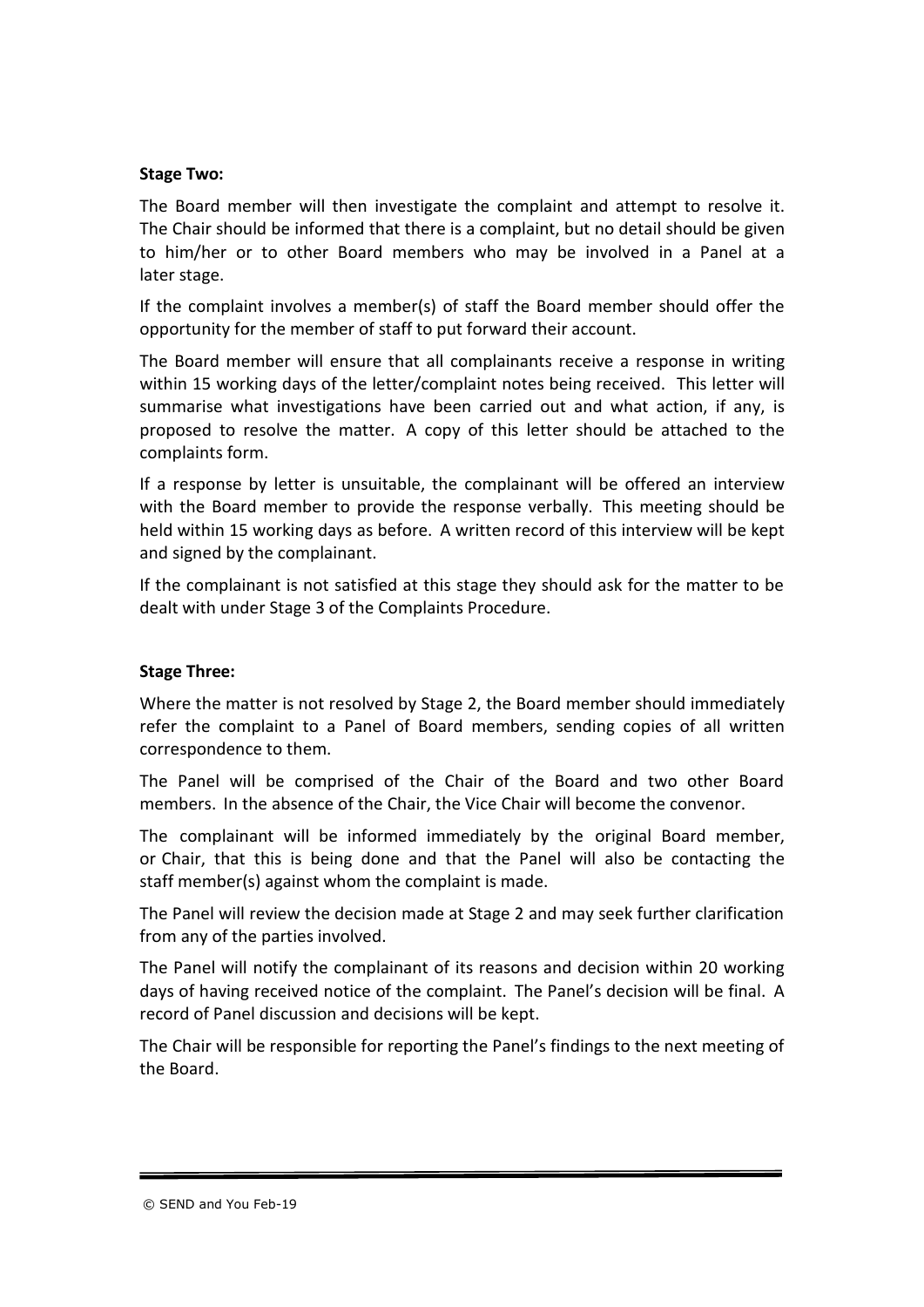# **4. RECORDING AND MONITORING COMPLAINTS**

All complaints will be recorded and kept on file, including those which were resolved without being put in writing. The Complaints monitoring form will be used to do this. All complaints will be treated appropriately with regard to the Confidentiality Policy.

The Head of Service will make a report once a year to the Board of Trustees summarising the nature of complaints received and how they were resolved.

# **5. PUBLICISING THE PROCEDURE**

The Head of Service is responsible for ensuring that posters are displayed in the office base welcoming complaints from users and clearly explain the procedure for making the complaint.

The Head of Service is responsible for ensuring complaints leaflets are available at all outreach sessions, on home visits and easily accessible via the website.

# **6. ENSURING THE EFFECTIVENESS OF THE PROCEDURE**

All Board members will receive a copy of the Complaints Procedure.

Existing and new workers will be introduced to the Complaints Procedure via induction and training. The procedure will be reviewed annually and amendments should be proposed and agreed by the Board.

## **RECORDING & MONITORING COMPLIMENTS**

A record should be kept of positive and complimentary comments. Where individuals are expressly mentioned, a copy should be placed on their personnel file.

Date procedure was agreed: ………………………………………………….

Date of review: with the contract of the contract of the contract of the contract of the contract of the contract of the contract of the contract of the contract of the contract of the contract of the contract of the contr

Person responsible for review: ………………………………………………….

© SEND and You Feb-19